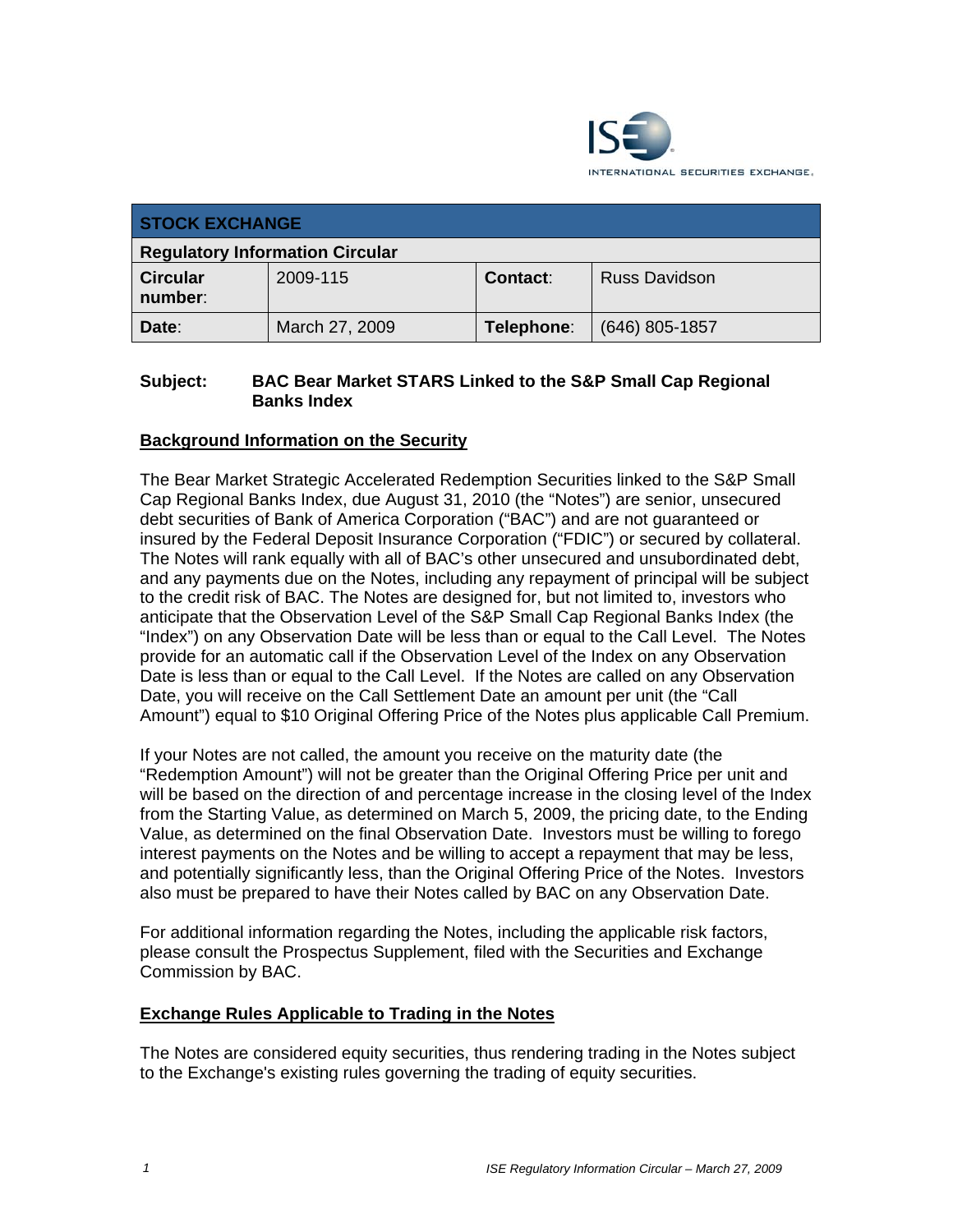## **Trading Hours**

Trading in the Notes on ISE is on a UTP basis and is subject to ISE equity trading rules. The Notes will trade from 8:00 a.m. until 8:00 p.m. Eastern Time. Equity EAMs trading the Notes during the Extended Market Sessions are exposed to the risk of the lack of the calculation or dissemination of underlying index value or intraday indicative value ("IIV"). For certain derivative securities products, an updated underlying index value or IIV may not be calculated or publicly disseminated in the Extended Market hours. Since the underlying index value and IIV are not calculated or widely disseminated during Extended Market hours, an investor who is unable to calculate implied values for certain derivative securities products during Extended Market hours may be at a disadvantage to market professionals.

## **Trading Halts**

ISE will halt trading in the Shares of a Trust in accordance with ISE Rule 2101(a)(2)(iii). The grounds for a halt under this Rule include a halt by the primary market because it stops trading the Shares and/or a halt because dissemination of the IIV or applicable currency spot price has ceased, or a halt for other regulatory reasons. In addition, ISE will stop trading the Shares of a Trust if the primary market de-lists the Shares.

#### **Delivery of a Prospectus**

Pursuant to federal securities laws, investors purchasing Shares must receive a prospectus prior to or concurrently with the confirmation of a transaction. Investors purchasing Shares directly from the Fund (by delivery of the Deposit Amount) must also receive a prospectus.

Prospectuses may be obtained through the Distributor or on the Fund's website. The Prospectus does not contain all of the information set forth in the registration statement (including the exhibits to the registration statement), parts of which have been omitted in accordance with the rules and regulations of the SEC. For further information about the Fund, please refer to the Trust's registration statement.

**This Regulatory Information Circular is not a statutory Prospectus. Equity EAMs should consult the Trust's Registration Statement, SAI, Prospectus and the Fund's website for relevant information.**